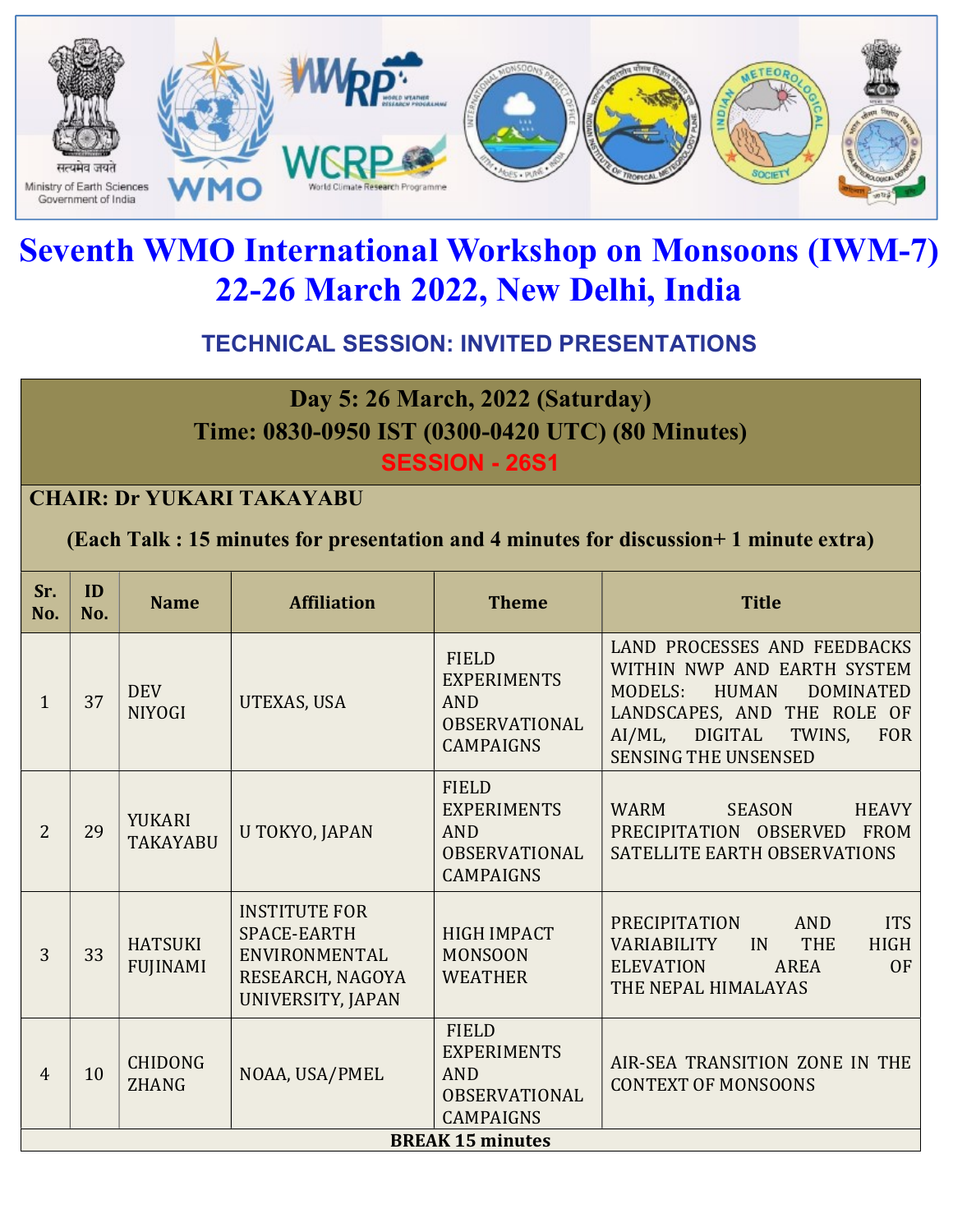

# TECHNICAL SESSION: ORAL PRESENTATIONS

# Day 5: 26 March, 2022 (Saturday) Time: 1005-1130 IST (0430-0550 UTC) (85 Minutes) SESSION : 26S2A : Hall 1 (Parallel Session)

### SESSION COORDINATOR: DR. A.K SAHAI

#### (Each Talk : 10 minutes for presentation and 2 minutes for discussion + 1 minutes extra)

| Sr.<br>No.              | ID<br>No.      | <b>Theme</b>                                 | <b>Name</b>                       | <b>Title</b>                                                                                                                                                                 |  |
|-------------------------|----------------|----------------------------------------------|-----------------------------------|------------------------------------------------------------------------------------------------------------------------------------------------------------------------------|--|
|                         | $\mathbf{1}$   | <b>CLIMATE CHANGE AND</b><br><b>MONSOONS</b> | <b>SUNITHA PILLI</b>              | INDIAN SUMMER MONSOON ONSET - ROLE OF<br><b>UPPER AIR CIRCULATIONS</b>                                                                                                       |  |
| $\overline{2}$          | $\overline{2}$ | <b>CLIMATE CHANGE AND</b><br><b>MONSOONS</b> | DR. RAMESH<br><b>KUMAR YADAV</b>  | RELATIONSHIP BETWEEN AZORES HIGH AND<br><b>INDIAN SUMMER MONSOON</b>                                                                                                         |  |
| 3                       | $\overline{3}$ | <b>CLIMATE CHANGE AND</b><br><b>MONSOONS</b> | <b>VARUNESH</b><br><b>CHANDRA</b> | <b>SUMMER</b><br><b>DECLINE</b><br>IN INDIAN<br><b>MONSOON</b><br>SYNOPTIC ACTIVITY IN RESPONSE TO THE<br>ARCTIC AND ANTARCTIC SEA ICE MELT                                  |  |
| 4                       | 5              | <b>CLIMATE CHANGE AND</b><br><b>MONSOONS</b> | <b>HIROKAZU ENDO</b>              | <b>BETWEEN</b><br><b>DIFFERENT</b><br><b>FUTURE</b><br><b>CHANGES</b><br>EARLY<br><b>AND</b><br><b>LATE</b><br><b>SUMMER</b><br><b>MONSOON</b><br>PRECIPITATION IN EAST ASIA |  |
| 5                       | 6              | <b>CLIMATE CHANGE AND</b><br><b>MONSOONS</b> | DR SUSMITHA<br><b>JOSEPH</b>      | CHANGING CHARACTERISTICS OF MONSOON<br><b>INTRASEASONAL</b><br><b>OSCILLATIONS</b><br>IN<br>A<br><b>WARMING CLIMATE</b>                                                      |  |
| 6                       | $\tau$         | <b>CLIMATE CHANGE AND</b><br><b>MONSOONS</b> | P. PARTH SARTHI                   | EVALUATION OF INDIAN SUMMER MONSOON<br>IN SIMULATION OF CMIPS EXPERIMENT                                                                                                     |  |
| <b>BREAK 15 minutes</b> |                |                                              |                                   |                                                                                                                                                                              |  |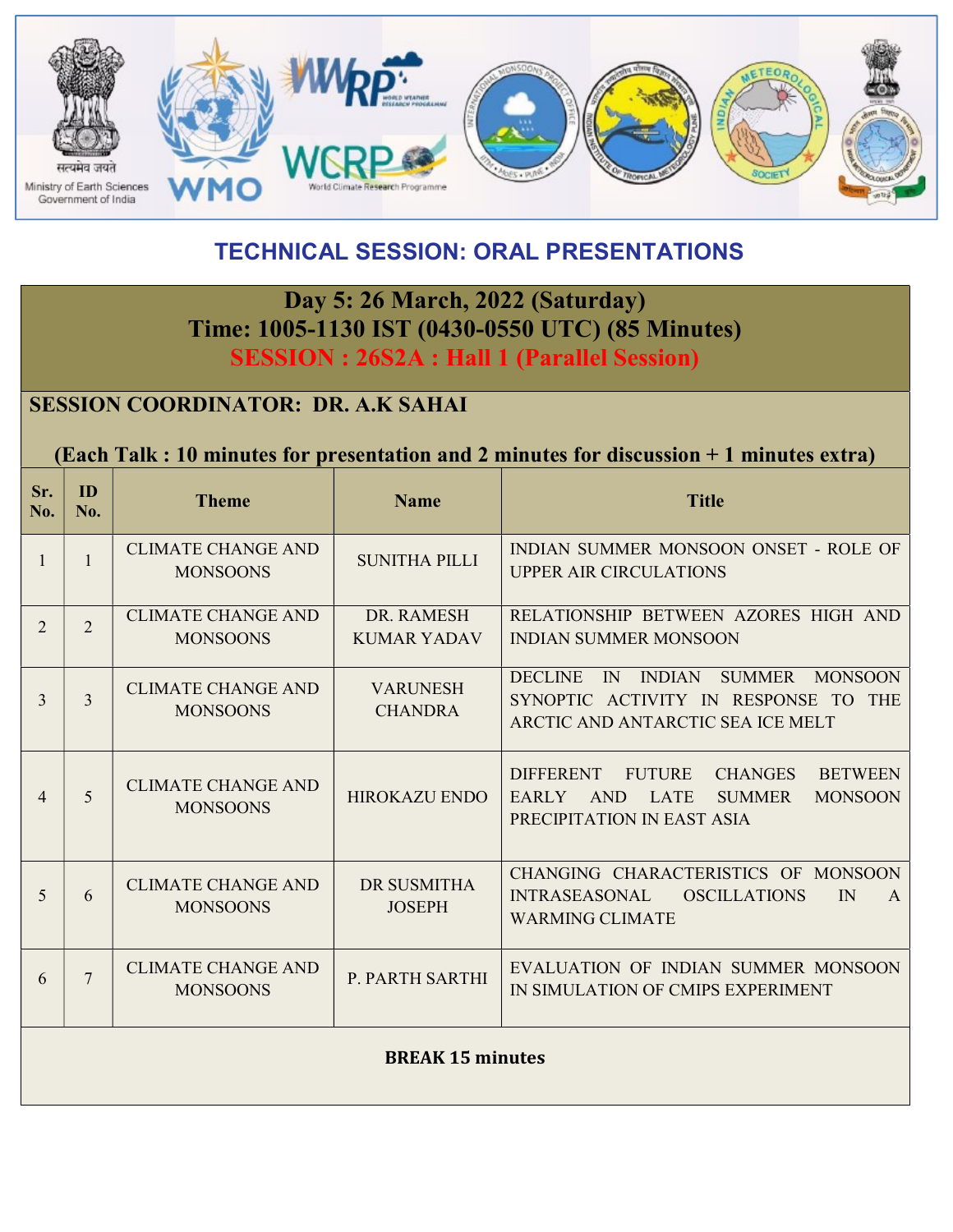

# Day 5: 26 March, 2022 (Saturday) Time: 1005-1130 IST (0430-0550 UTC) (80 Minutes) Hall 2 SESSION : 26S2B : Hall 2 (Parallel Session)

### SESSION COORDINATOR: DR. MUNMUN DAS GUPTA, NCMRWF

#### (Each Talk : 10 minutes for presentation and 2 minutes for discussion + 1 minutes Extra)

| Sr.<br>No.              | ID<br>No. | <b>Theme</b>                                           | <b>Name</b>                          | <b>Title</b>                                                                                                                                                                                                                                      |  |
|-------------------------|-----------|--------------------------------------------------------|--------------------------------------|---------------------------------------------------------------------------------------------------------------------------------------------------------------------------------------------------------------------------------------------------|--|
| $\mathbf{1}$            | 18        | <b>CLIMATE CHANGE</b><br><b>AND MONSOONS</b>           | <b>JASTI S CHOWDARY</b>              | INDIAN SUMMER MONSOON VARIABILITY: EL<br>NIà f±O-TELECONNECTIONS AND BEYOND                                                                                                                                                                       |  |
| $\overline{2}$          | 20        | <b>CLIMATE CHANGE</b><br><b>AND MONSOONS</b>           | MOHAMMED CASSIM<br><b>SANNAN</b>     | <b>CLIMATE</b><br><b>CHANGE</b><br><b>PERSPECTIVE</b><br>OF<br>$\mathsf{A}$<br>EVOLUTION OF NORTHEAST MONSOON AND<br>ITS GLOBAL TELECONNECTIONS OVER THE<br>SOUTH PENINSULAR INDIA REGION                                                         |  |
| $\overline{3}$          | 25        | <b>CLIMATE CHANGE</b><br><b>AND MONSOONS</b>           | <b>KYUNG-JA HA</b>                   | CLIMATE EXTREMES IN THE HYDROCLIMATE<br><b>CHANGE</b>                                                                                                                                                                                             |  |
| $\overline{4}$          | 52        | <b>HIGH IMPACT</b><br><b>MONSOON</b><br><b>WEATHER</b> | <b>MADHUSMITA SWAIN</b>              | URBAN MODIFICATION OF HEAVY RAINFALL: A<br>MODEL CASE STUDY FOR BHUBANESWAR<br><b>URBAN REGION</b>                                                                                                                                                |  |
| 5                       | 53        | <b>HIGH IMPACT</b><br><b>MONSOON</b><br><b>WEATHER</b> | <b>KAUSTAV</b><br><b>CHAKRAVARTY</b> | MONSOON OVER MUMBAI - THE CONTRASTING<br>OF<br><b>AND</b><br><b>BEHAVIOUR</b><br><b>THE</b><br><b>CLOUDS</b><br>PRECIPITATION DURING THE INTER-SEASONAL,<br>INTRA-SEASONAL AND<br><b>HEAVY</b><br><b>RAINFALL</b><br>PHASES OF SOUTH-WEST MONSOON |  |
| 6                       | 54        | <b>HIGH IMPACT</b><br><b>MONSOON</b><br><b>WEATHER</b> | DR. P.V.S RAJU                       | <b>SIMULATION</b><br>OF<br><b>EXTREME</b><br><b>DROUGHT</b><br>FEATURES OF INDIAN SUMMER MONSOON:<br>PERFORMANCE WITH TWO LAND SURFACE<br><b>SCHEMES</b>                                                                                          |  |
| <b>BREAK 15 minutes</b> |           |                                                        |                                      |                                                                                                                                                                                                                                                   |  |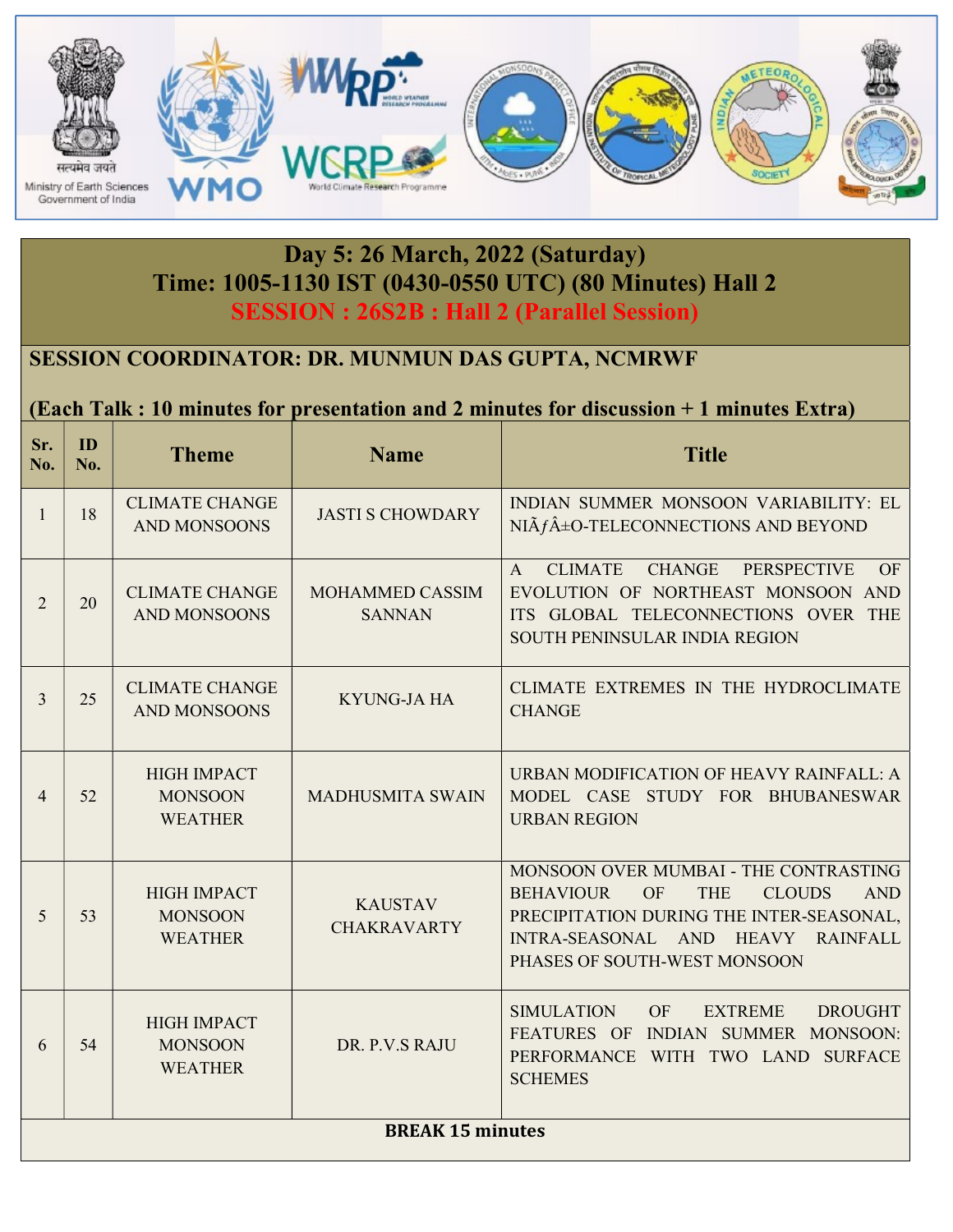

# TECHNICAL SESSION: SHORT ORAL CUM E-POSTER PRESENTATIONS

Day 5: 26 March, 2022 (Saturday) Time: 1145-1300 IST (0615-0730 UTC) (75 Minutes) SESSION : 26SP : (Short Oral Cum Poster Session)

# Session Coordinator : Dr. A. K. Das, IMD NWP (Each Talk : 2and ½ minutes.)

| Sr.<br>No.     | ID<br>No. | <b>Theme</b>                       | <b>Name</b>                         | <b>Title</b>                                                                                                                                                                                                                               |
|----------------|-----------|------------------------------------|-------------------------------------|--------------------------------------------------------------------------------------------------------------------------------------------------------------------------------------------------------------------------------------------|
| $\mathbf{1}$   | 100       | <b>REGIONAL</b><br><b>MONSOONS</b> | DR. HRUDYA P. H.                    | CHANGES IN THE RELATIONSHIP BETWEEN<br>EL NIÃ $f$ ±O SOUTHERN OSCILLATION AND<br>INDIAN SUMMER MONSOON RAINFALL FROM<br><b>RECENT</b><br><b>DECADES</b><br><b>DURING</b><br><b>EARLY</b><br>TO <sub>1</sub><br>DIFFERENT PHASES OF MONSOON |
| $\overline{2}$ | 105       | <b>REGIONAL</b><br><b>MONSOONS</b> | <b>RESHMAT</b>                      | <b>TRENDS</b><br>AND VARIABILITIES OF<br><b>INDIAN</b><br>SUMMER MONSOON RAINFALL IN DIFFERENT<br>INTENSITY BINS OVER WEST COAST AND<br><b>MONSOON CORE ZONE</b>                                                                           |
| 3              | 107       | <b>REGIONAL</b><br><b>MONSOONS</b> | UTKARSH VERMA                       | <b>REVISITING</b><br><b>CLIMATOLOGICAL</b><br><b>DIURNAL</b><br>OF<br>PRECIPITATION OVER<br><b>CYCLE</b><br><b>INDIAN</b><br>SUBCONTINENT USING LATEST IMERG DATA                                                                          |
| $\overline{4}$ | 108       | <b>REGIONAL</b><br><b>MONSOONS</b> | <b>GOPIKA</b><br><b>VENUGOPAL C</b> | <b>DYNAMIC</b><br><b>AND</b><br><b>THERMODYNAMIC</b><br>STRUCTURE OF ATMOSPHERE ASSOCIATED<br>WITH EXTREME RAINFALL EVENTS OVER<br><b>KERALA DURING AUGUST 2019</b>                                                                        |
| 5              | 113       | <b>REGIONAL</b><br><b>MONSOONS</b> | DR. AMIT<br><b>BHARDWAJ</b>         | <b>THE</b><br>SECULAR TRENDS IN THE LENGTH OF<br><b>ITS</b><br><b>SEASONS</b><br>OF<br><b>INDIA</b><br><b>AND</b><br><b>TELECONNECTIONS</b>                                                                                                |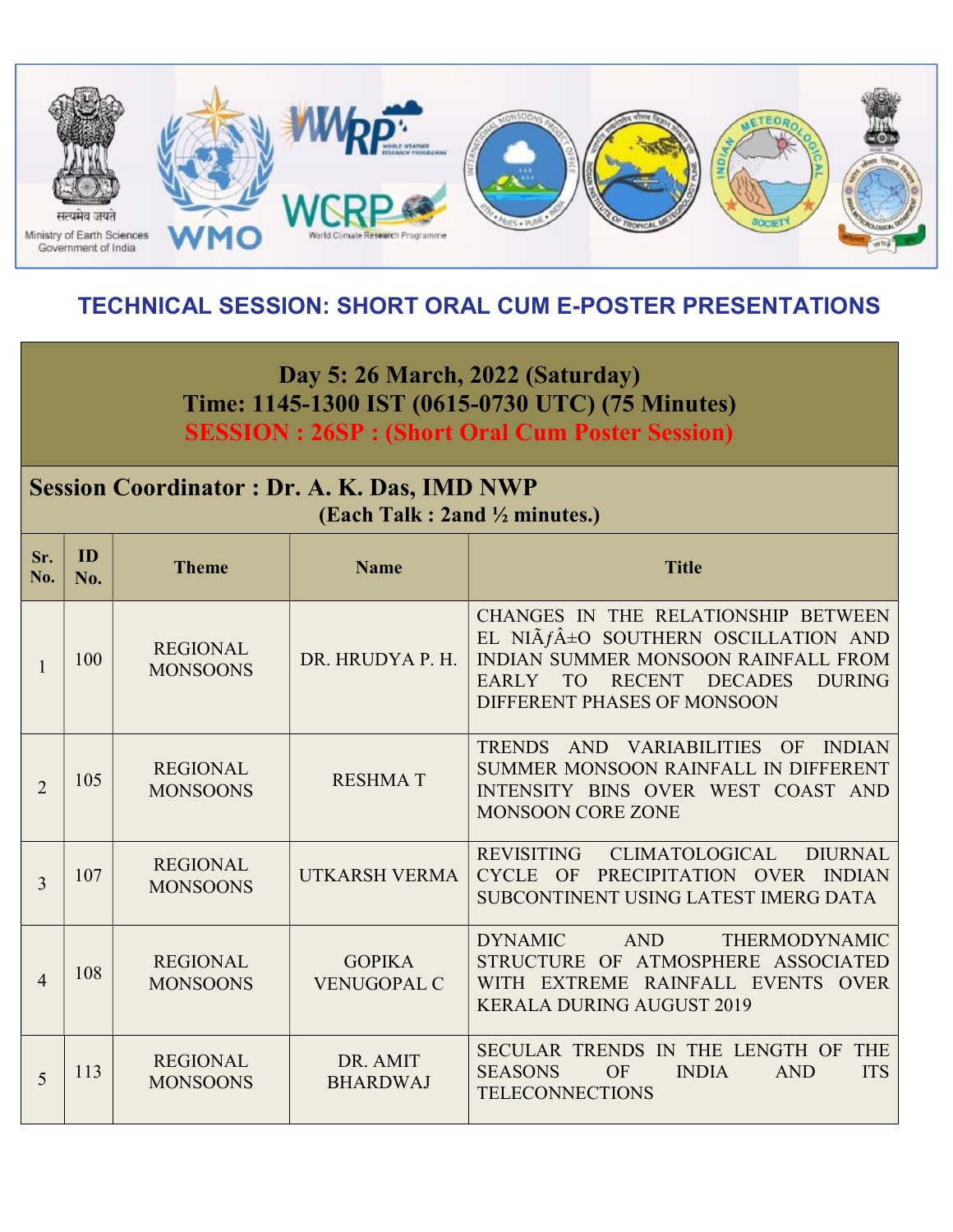| 6              | 115 | <b>REGIONAL</b><br><b>MONSOONS</b>                                                                            | <b>KRISHNA MISHRA</b>                     | 2021<br>COMPARATIVE ANALYSIS OF<br>2013<br>SOUTHWEST<br><b>OVER</b><br><b>MONSOON</b><br><b>ADVANCE</b><br><b>INDIA</b>                                                                                               |  |
|----------------|-----|---------------------------------------------------------------------------------------------------------------|-------------------------------------------|-----------------------------------------------------------------------------------------------------------------------------------------------------------------------------------------------------------------------|--|
| $\overline{7}$ | 121 | <b>REGIONAL</b><br><b>MONSOONS</b>                                                                            | <b>ARIJEET DUTTA</b>                      | AMO-EURASIAN TELECONNECTION AND ITS<br><b>RELATIONSHIP</b><br><b>WITH</b><br><b>INDIAN</b><br><b>SUMMER</b><br><b>MONSOON</b>                                                                                         |  |
| 8              | 123 | <b>REGIONAL</b><br><b>MANISH K. JOSHI</b><br><b>MONSOONS</b>                                                  |                                           | TELECONNECTION<br><b>BETWEEN</b><br><b>ATLANTIC</b><br>MULTIDECADAL OSCILLATION AND INDIAN<br><b>SUMMER MONSOON RAINFALL</b>                                                                                          |  |
| 9              | 125 | <b>REGIONAL</b><br><b>MONSOONS</b>                                                                            | <b>SHIBIN</b><br><b>BALAKRISHNAN</b>      | <b>INVESTIGATION</b><br><b>OF</b><br><b>EXTREMELY</b><br><b>HEAVY</b><br><b>EPISODES</b><br><b>RAINFALL</b><br><b>OVER</b><br><b>TAMILNADU</b><br>DURING NORTHEAST<br>MONSOONS OF 2015<br><b>AND 2021</b>             |  |
| 10             | 133 | <b>SUB-SEASONAL</b><br><b>TO SEASONAL</b><br><b>LEKSHMI S</b><br>(S2S)<br><b>PREDICTIONS</b>                  |                                           | <b>EXTENDED RANGE PREDICTION OF MADDEN-</b><br>JULIAN OSCILLATION (MJO) USING IITM CFS<br>V2 AND THE ROLE OF INITIAL ERROR ON THE<br>PREDICTION SKILL                                                                 |  |
| 11             | 136 | <b>SUB-SEASONAL</b><br><b>TO SEASONAL</b><br>(S2S)<br><b>PREDICTIONS</b>                                      | <b>TIRUMANI SIVA</b><br><b>SAIKRISHNA</b> | SPECTRAL NUDGING<br>IN THE<br>IMPACT OF<br>OF<br><b>SIMULATION</b><br><b>SUMMER</b><br><b>MONSOON</b><br><b>RAINFALL OVER INDIA</b>                                                                                   |  |
| 12             | 137 | <b>SUB-SEASONAL</b><br><b>TO SEASONAL</b><br><b>MAHESH</b><br><b>KALSHETTI</b><br>(S2S)<br><b>PREDICTIONS</b> |                                           | THE SKILL OF SUBSEASONAL TO SEASONAL<br><b>MODELS</b><br>IN<br>PREDICTING<br><b>THE</b><br><b>FORECAST</b><br><b>FORCING</b><br><b>ASSOCIATED</b><br><b>WITH</b><br><b>EDDY</b><br>EXTRATROPICAL-TROPICAL INTERACTION |  |
| 13             | 138 | <b>SUB-SEASONAL</b><br><b>TO SEASONAL</b><br><b>PRATIBHA</b><br><b>GAUTAM</b><br>(S2S)<br><b>PREDICTIONS</b>  |                                           | <b>OF</b><br>LAND<br><b>SURFACE</b><br><b>FEEDBACK</b><br><b>ROLE</b><br>PROCESSES AND PREDICTION SKILL IN THE<br>S2S SCALE DURING MONSOON ONSET IN A<br><b>COUPLED MODEL FRAMEWORK</b>                               |  |
| 14             | 143 | <b>SUB-SEASONAL</b><br><b>TO SEASONAL</b><br>(S2S)<br><b>PREDICTIONS</b>                                      | <b>DEVABRAT</b><br><b>SHARMA</b>          | <b>PREDICTION</b><br><b>AND</b><br>LONG-LEAD<br>PREDICTABILITY OF THE INDIAN SUMMER<br><b>MONSOON RAINFALL</b>                                                                                                        |  |
| 15             | 146 | <b>SUB-SEASONAL</b><br><b>TO SEASONAL</b><br>(S2S)<br><b>PREDICTIONS</b>                                      | <b>VIBHUTE AMOL</b><br><b>SURESH</b>      | <b>JET</b><br>IN ASIAN<br><b>CHANGES</b><br><b>MERIDIONAL</b><br>DISPLACEMENT AND ITS<br>INFLUENCE ON<br>INDIAN SUMMER MONSOON RAINFALL IN<br><b>OBSERVATIONS AND CFSV2 HINDCAST</b>                                  |  |
| 16             | 147 | <b>SUB-SEASONAL</b><br><b>TO SEASONAL</b><br>(S2S)<br><b>PREDICTIONS</b>                                      | <b>DARSHANA D</b><br><b>PATEKAR</b>       | SUB-SEASONAL VARIABILITY OF THE INDIAN<br>MONSOON RAINFALL<br>2020<br>$\mathbb{N}$<br>SUMMER<br><b>OBSERVATION AND CFSV2 HINDCASTS</b>                                                                                |  |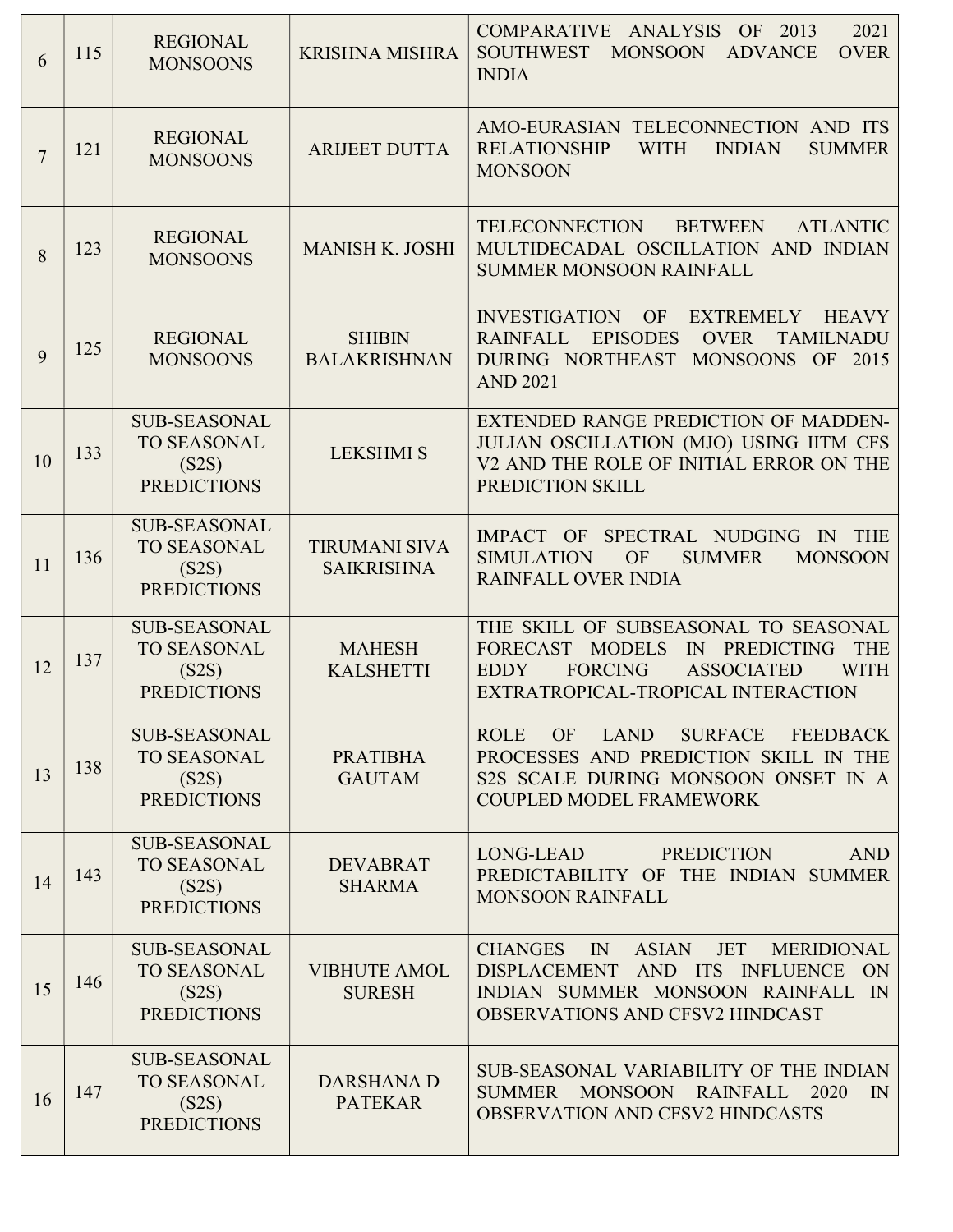| 17 | 149 | <b>HYDROLOGICAL</b><br><b>APPLICATIONS</b><br>OF MONSOON                                               | <b>ASHOK RAJA</b>      | PERFORMANCE OF FLASH FLOOD GUIDANCE<br>OVER WEST COAST OF<br><b>INDIA</b><br><b>SYSTEM</b><br>DURING TROPICAL CYCLONE TAUKTAE                                                                                                |  |
|----|-----|--------------------------------------------------------------------------------------------------------|------------------------|------------------------------------------------------------------------------------------------------------------------------------------------------------------------------------------------------------------------------|--|
| 18 | 106 | <b>REGIONAL</b><br><b>MONSOONS</b>                                                                     | <b>REJI MARIYA JOY</b> | MERIDIONAL GRADIENT OF SEA SURFACE<br>TEMPERATURE OVER THE BAY OF BENGAL<br>AND ITS<br>ASSOCIATION<br><b>WITH</b><br><b>SUMMER</b><br>MONSOON RAINFALL<br>$\mathbb{N}$<br><b>THE</b><br><b>INDIAN</b><br><b>SUBCONTINENT</b> |  |
| 19 | 124 | <b>ARCHANA</b><br><b>REGIONAL</b><br><b>MONSOONS</b><br><b>SAGALGILE</b>                               |                        | <b>CHARACTERISTICS FEATURES OF LOW-LEVEL</b><br>JET (LLJ) IN ERA5 AND IMDAA DURING<br>INDIAN SUMMER MONSOON IN SATELLITE<br><b>ERA</b>                                                                                       |  |
| 20 | 129 | <b>SUB-SEASONAL</b><br>TO SEASONAL<br>(S2S)<br><b>PREDICTIONS</b>                                      | <b>AVINASH PAUL</b>    | PREDICTION OF RAINFALL OVER KERALA<br>USING DEEP NEURAL NETWORK                                                                                                                                                              |  |
| 21 | 110 | $K\tilde{A}f\hat{A}$ ©NEDYSILV<br><b>REGIONAL</b><br><b>Ãf©RIO</b><br><b>MONSOONS</b>                  |                        | <b>SOUTHERN</b><br>MONSOON:<br>AFRICAN<br><b>INTRASEASONAL</b><br><b>AND</b><br><b>VARIABILITY</b><br><b>MONSOON INDICES</b>                                                                                                 |  |
| 22 | 84  | <b>MONSOON</b><br><b>INFORMATION</b><br><b>AND PREDICTION</b><br><b>FOR SOCIETAL</b><br><b>BENEFIT</b> | YAJNASENI DASH         | ROLE OF MACHINE LEARNING FOR INDIAN<br><b>MONSOON PREDICTION</b>                                                                                                                                                             |  |